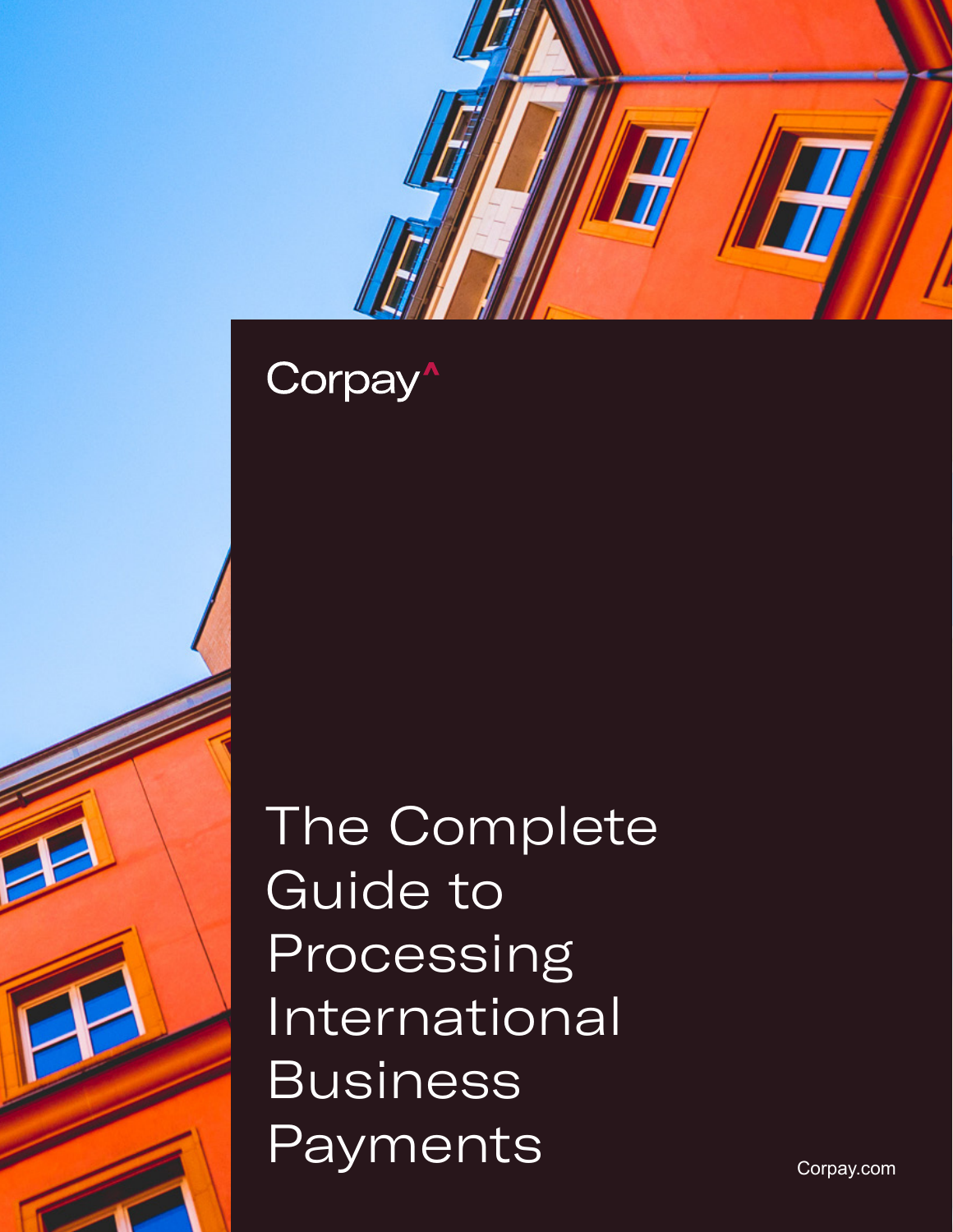# Evaluating Your Cross-Border Payment Cost & Efficiency

Do you want to maximize the efficiency of your payments operation? Our guide will help you evaluate and streamline your cross-border payments processes and costs.

## **Contents**

### **Introduction**

### How to evaluate your organization for the following:

- □ Calculating the Cost of Your Payments
- □ Tips for Improving Efficiency
- $\neg$  The Location of Funds
- □ Fees and Charges
- □ Foreign Exchange Exposure and Risk

### Conclusion & next steps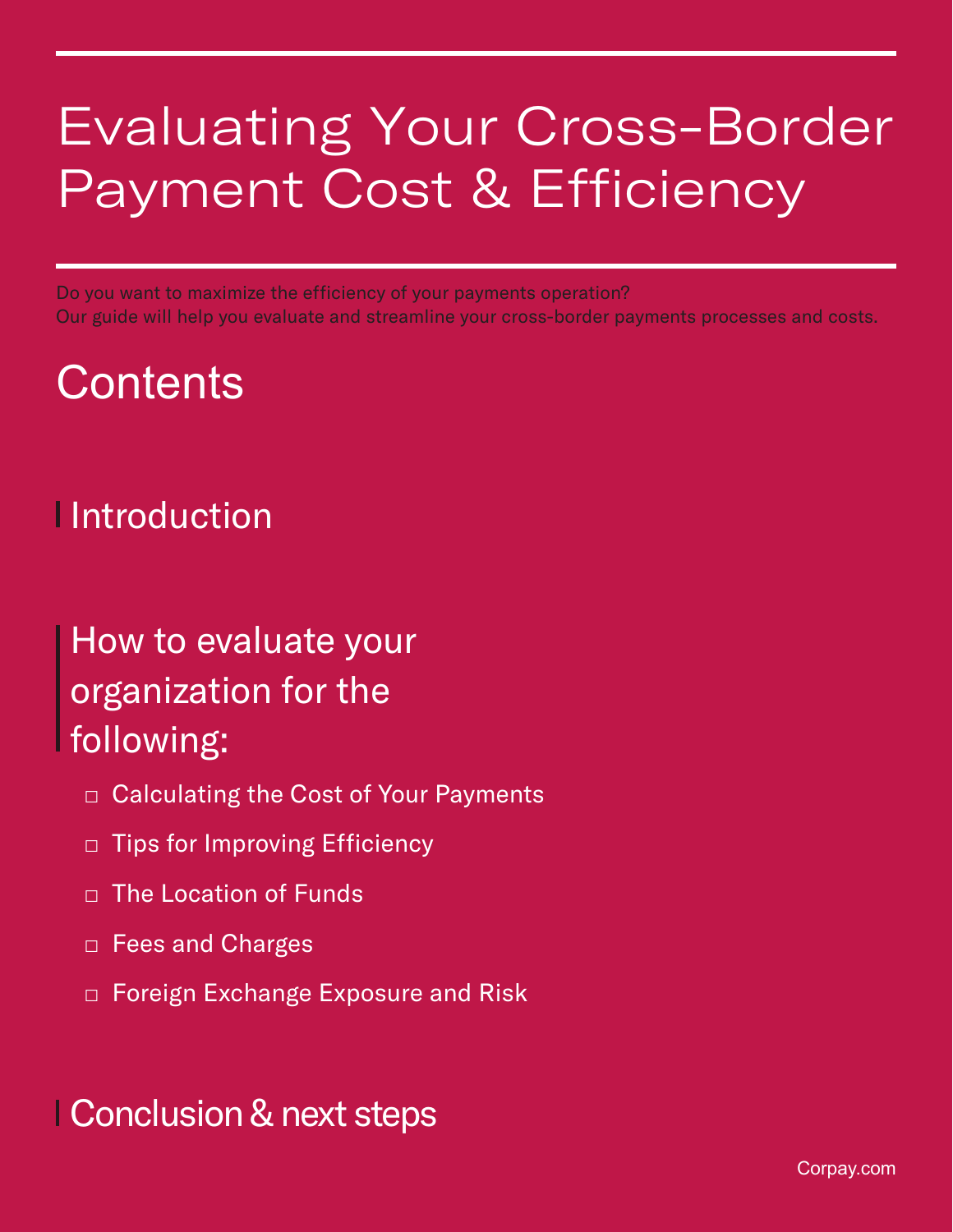## Introduction

As businesses gain better access to the global marketplace through technological advances, the need for efficient cross-border payment processes is increasing. It's a tricky balancing act when you want to be an agile company, but also need to stay efficient and keep your customers and suppliers happy. What can you do if you feel current cross-border payment processes and technology are outdated and not meeting the needs of your business? Start by analyzing how efficient your payments are, and then decide where to make improvements.

#### Why is it so hard to be efficient when it comes to crossborder payments?

With the best will in the world, there are so many factors that impact an organization's cross-border payment efficiency – both external and internal.

#### External factors may include:

- □ Tighter regulation
- □ Different information requirements for
- □ payments in different jurisdictions
- □ Different banking standards in different jurisdictions
- □ Foreign exchange volatility

#### Internal factors may include:

- □ Managing cash flow
- □ De-centralized vs centralized accounts payable (AP) teams
- □ IT resource for the integration of payment platforms with legacy accounting and enterprise resource planning (ERP) systems
- □ Lack of visibility and transparency on payment costs & charges
- □ Managing multiple banking relationships and multiple banking systems

So what is the true cost of your organization's crossborder payments? In order to get a full picture there are several key areas to evaluate: processes, location of funds, fees and charges, and foreign exchange exposure and risk.

Let's take a look at each one in detail.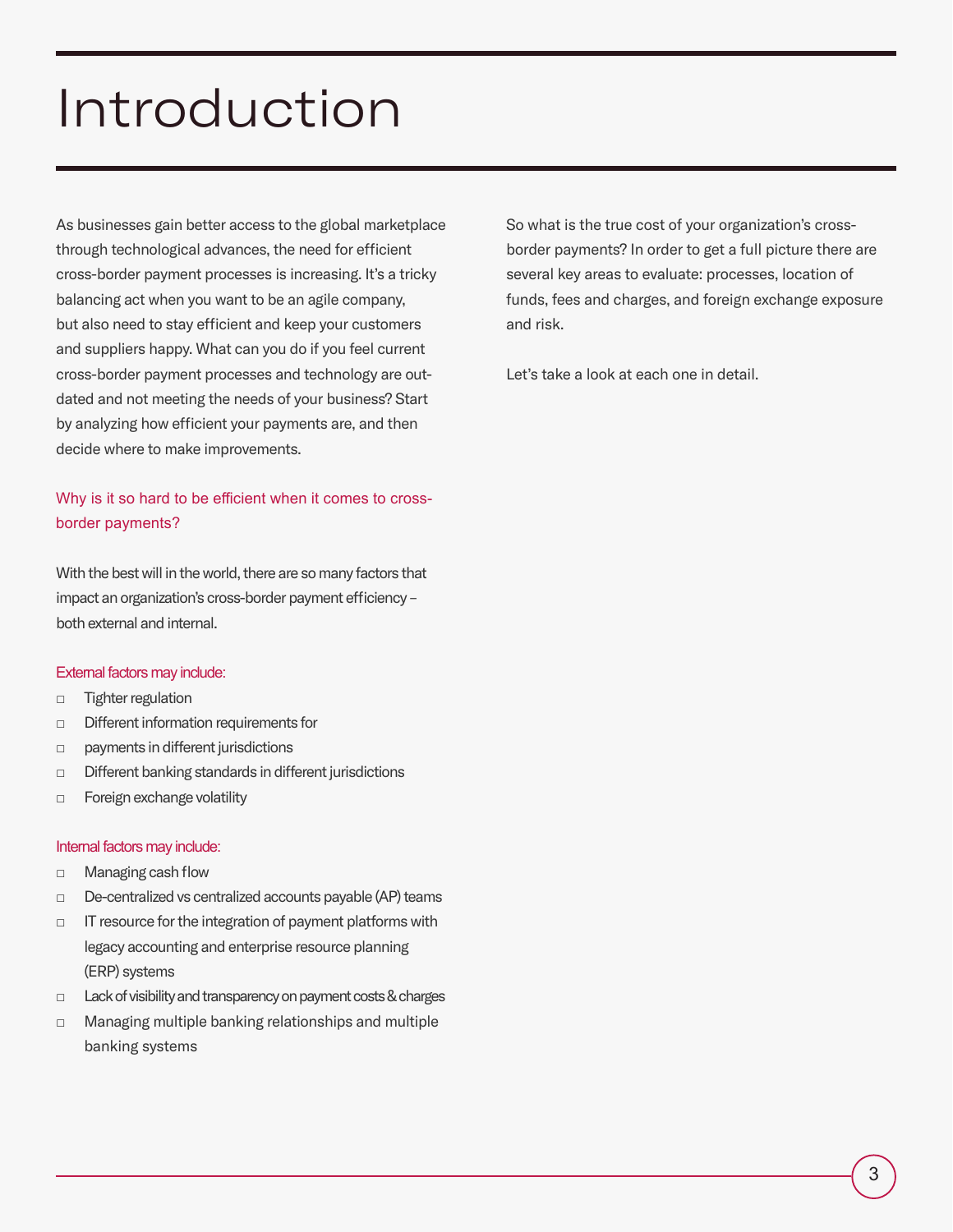# Payment Processes: How to Evaluate?

You may find that most of your hidden cross-border payment costs are buried in your payment processes. Inefficient processes may result in slow payment runs, higher staff costs and a greater potential for error. For example, switching from paper to electronic invoicing can lower processing costs by 33% according to a PayStream report (1). An AIIM report on invoice processing put this figure even higher at 50%, and showed making the switch to electronic invoicing can also boost staff productivity (2).

#### Risks of Relying on Manual Input

Manual input means some level of manual data entry is required in your procure-to-pay (P2P) process. As well as being more time-consuming than an automated process, manual input carries a number of risks that stem from the human element. Some of these potentials are:

#### **Manual Keying Errors**

Such errors are common and may occur when entering beneficiary bank details, quantities, currencies and even values.

#### **Security Breaches**

Whereby staff members are able to maliciously manipulate payment information.

#### **Weak Audit Trail**

If processes take place outside of a system, or within a legacy system, there may not be a sufficient audit trail for tracking activity.

#### How to Evaluate Your Current Payments Processes?

One way is to start by mapping out your current P2P process. Identify the systems and staff necessary at each stage, and then highlight any areas where manual input takes place.

#### Procure to Pay Cycle

Please refer to the folloing page for a diagram of the procure-to-pay cycle.



\* (Procure-to-pay (P2P) cycle diagram source: https://www.invensis.net/blog/wp-content/uploads/2015/04/Procure-to-Pay-Cycwle1.jpg)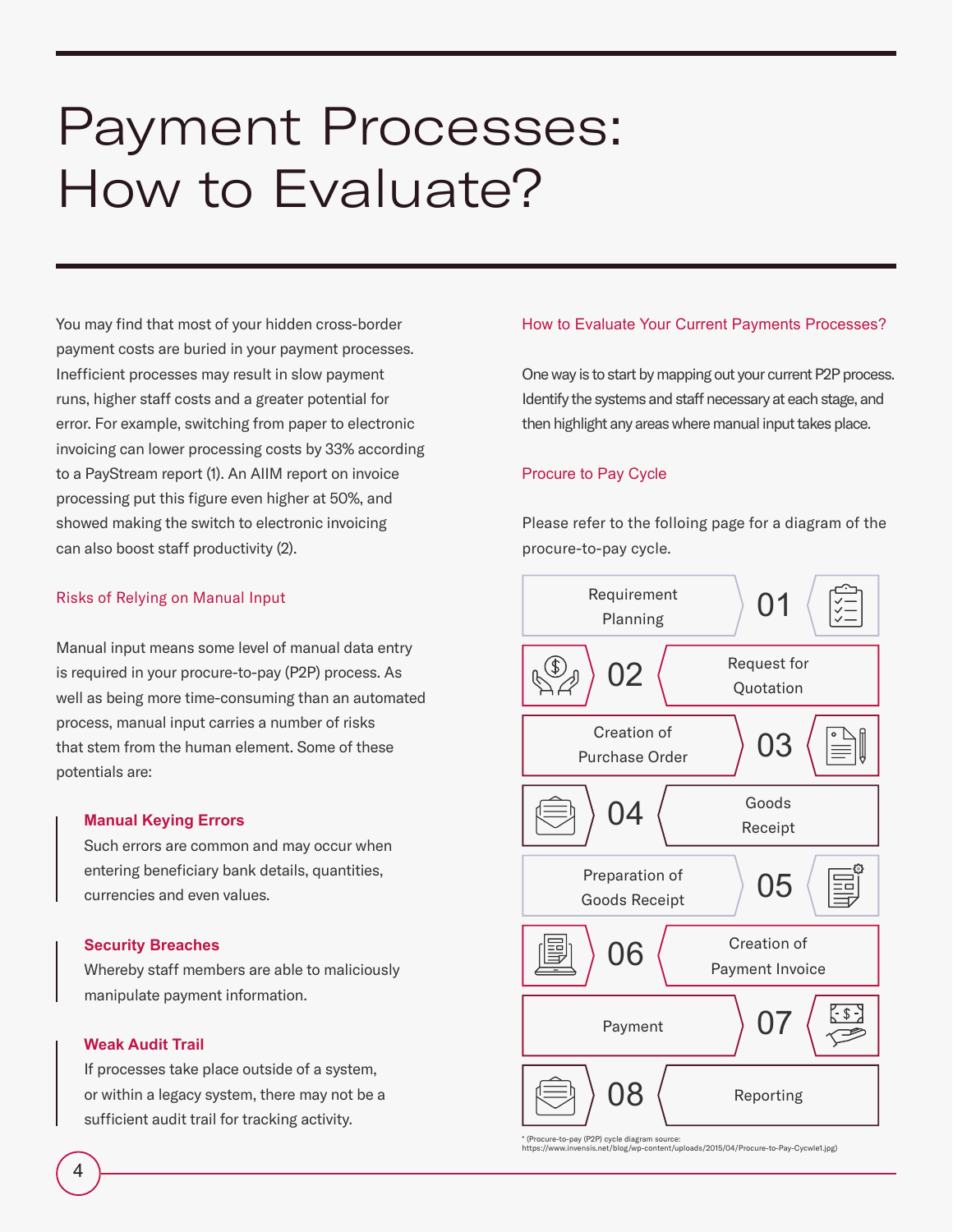#### Here are Some Examples of Where You May Find Inefficiencies and Manual Input

Whether you receive a paper or electronic invoice, your AP staff may need to manually key the details into your accounting software or ERP system. Such details may include quantity, timing and value.

#### **Invoice Processing**

Whether you receive a paper or electronic invoice, your AP staff may need to manually key the details into your accounting software or ERP system. Such details may include quantity, timing and value.

#### **New Supplier Entry**

When you take on a new supplier you may need to manually input their details, such as name, address and tax information. You may also need to input their bank details into your accounting or ERP system.

#### **Beneficiary Bank Details**

You may need to enter information into your bank payment provider's system, such as new or updated supplier bank details.

#### **Reconciliation**

Once a payment has been remitted you will need to update your accounts system to ensure the value leaving your bank account matches the value of the invoice. With multi-currency transactions, you may need to manually update the value in the accounting system if the foreign exchange rate has impacted the value of the payment leaving your bank account.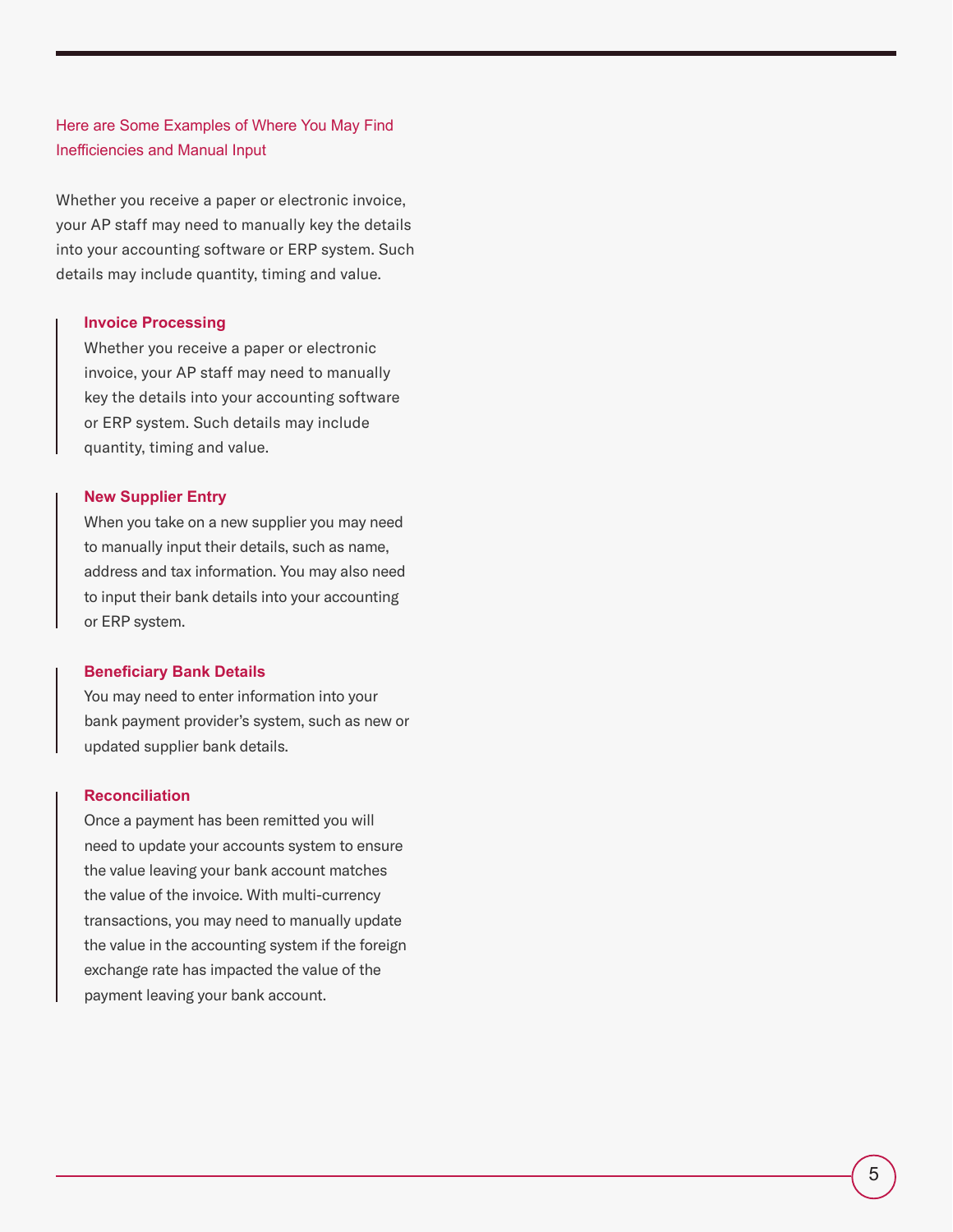# How to Calculate the Cost of Your Payment Process?

When manual input is needed it can increase the time it takes to carry out a payment run. To understand the impact of your manual processes you need to calculate their cost to your organization.

#### Factors You Might Consider

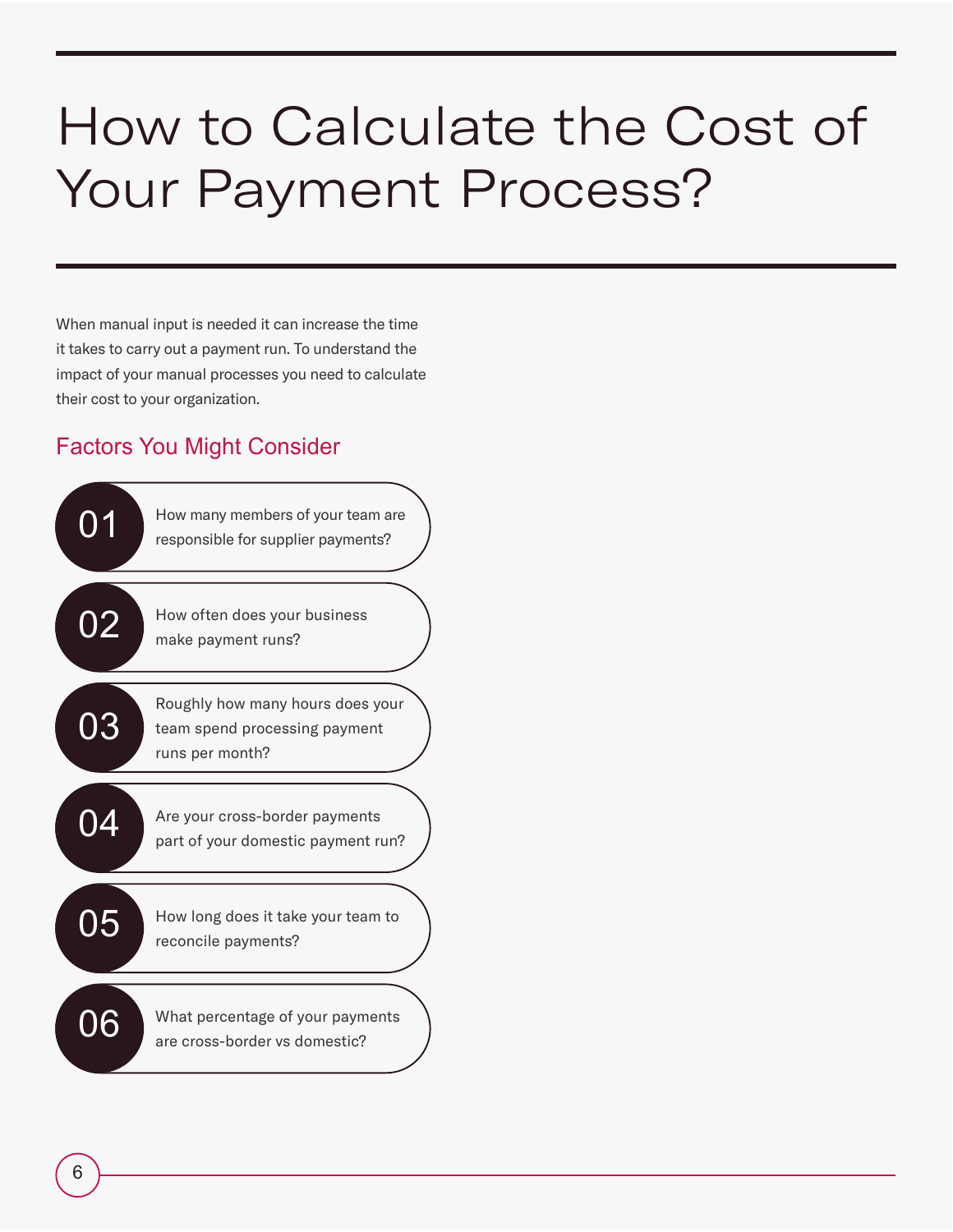# Calculating Cross-Border Payment Processing Costs

To estimate the cost of your cross-border payment process, use this rough calculation:

#### Employee Cost Per Hour

\$40,000

Average entry-level AP Clerk gross salary\* \*Glassdoor August 2018

# \$44,000

Add 10% to include benefits (employer contributions to pension plans, unemployment insurance, etc)

# \$897.96

Divide by 49 working weeks (factoring in holidays)

# \$25.65

Divide by 35 hours per week (excluding 1-hour lunch breaks)

Note: These numbers are estimates intended to give a broad indication of costs involved rather than an accurate, detailed account. These amounts are based on a Canadian data. US numbers would be different, but the basic situation would be the same.

#### Monthly Payment Run Cost



\*\*If your cross-border payments are part of your domestic payment run.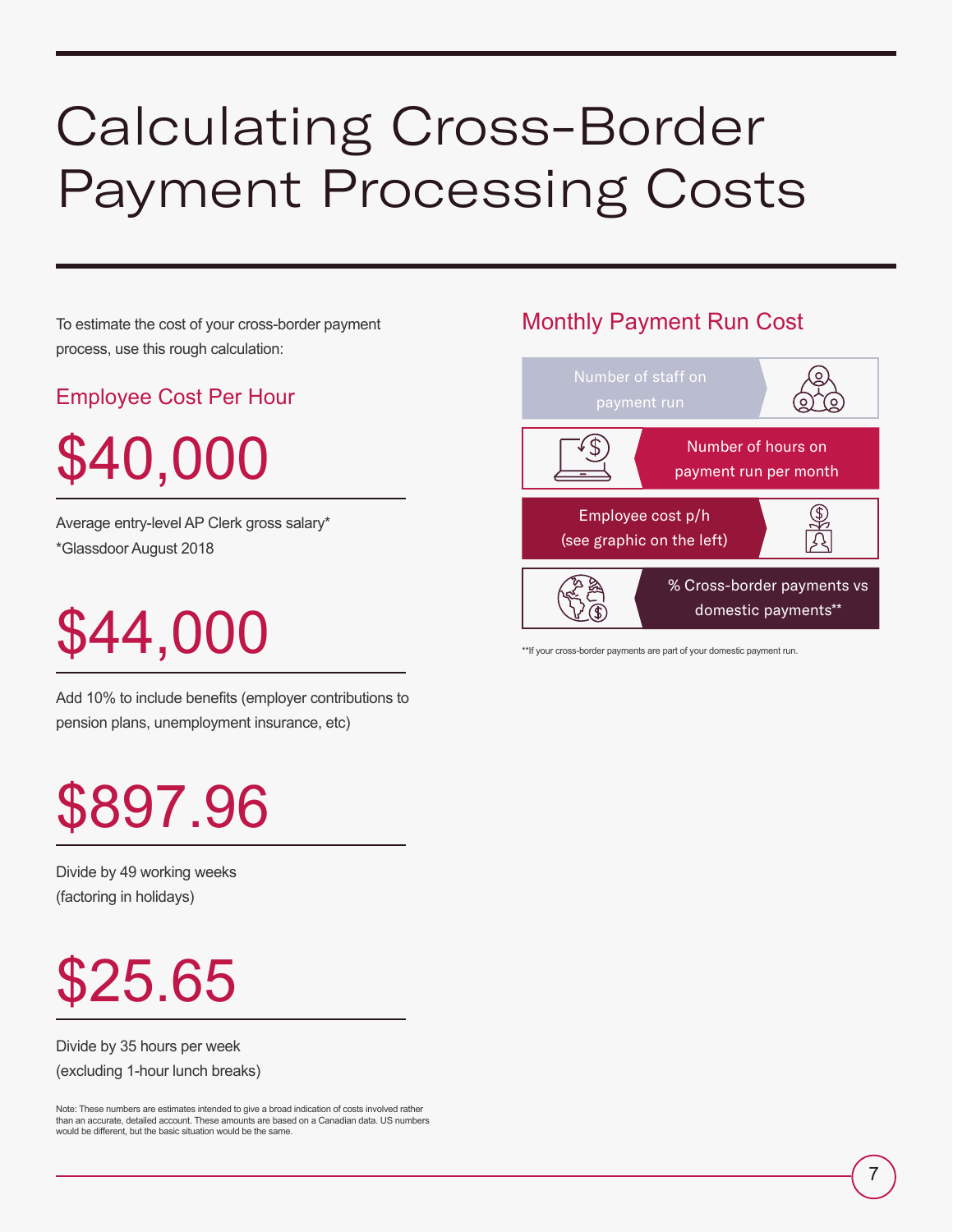# Tips for Improving Efficiency Around Payment Processes

The majority of manual processes involve transferring data from one system to another. **The easiest way to automate the process is through a level of system integration.** A simple way of doing this is generating a file from one system and mapping it across to the other system. A more advanced way of doing this is setting up an application program interface (API) that allows the two systems to talk to each other. Any level of integration will require internal IT resource, however working with an alternative payments provider can reduce burden on your internal IT team if resource is tight.

**Paper and electronic invoices can be processed automatically** using optical character recognition (OCR) and other scanning technologies. These read the content of the invoice and automatically populate the relevant fields within your accounts package or ERP system.

**There are vendors that offer solutions to automate one or more of your AP processes** from invoice processing through to reconciliation. More often than not their software can be integrated with existing systems within your organization.

**Your payments provider should have the capability to accept a file from your accounting software or ERP system** populated with all the payment and beneficiary data. They should also carry out some level of verification to ensure the payment details are valid, so there is less chance of the payment failing.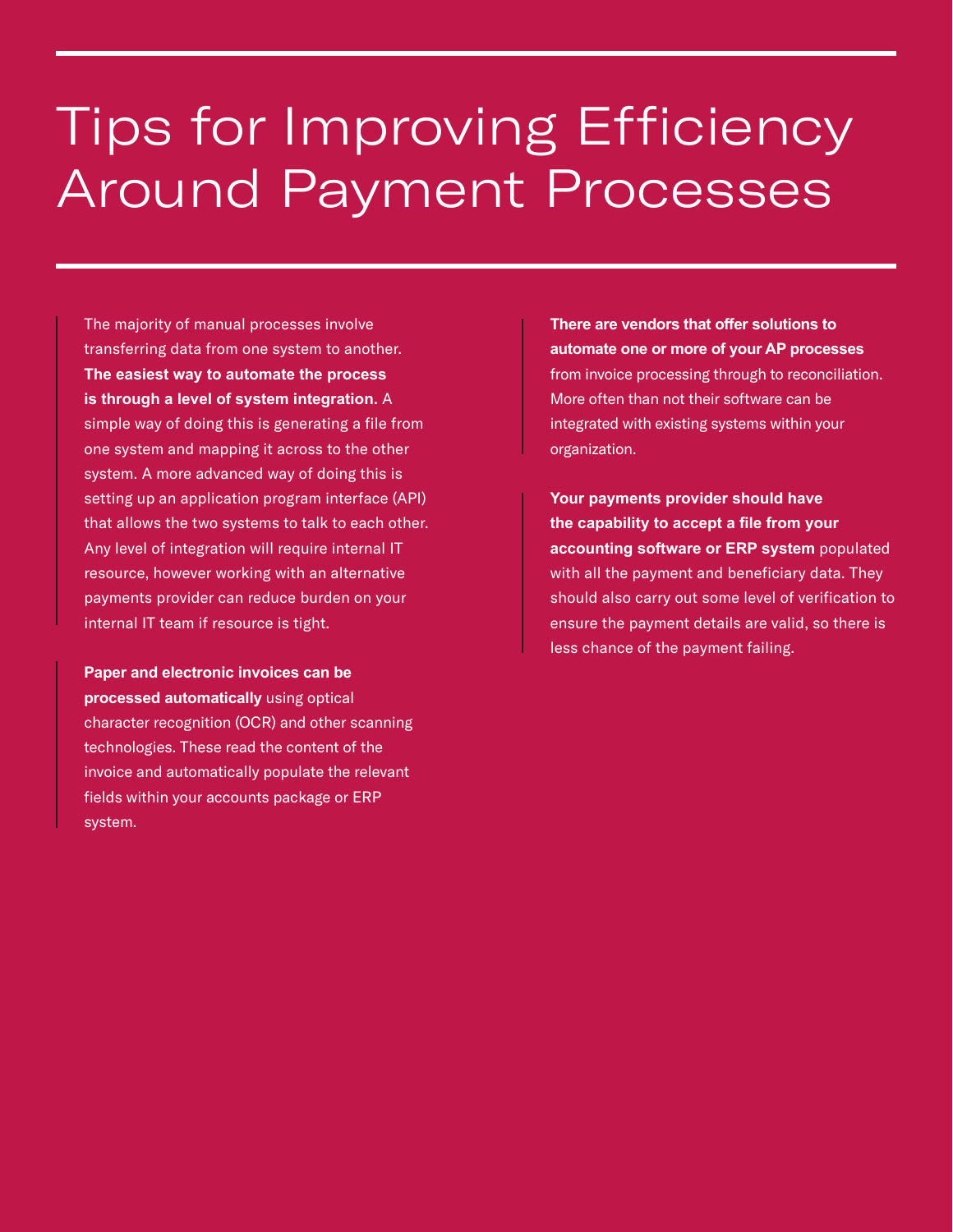# Location of Funds: How to Evaluate?

Where you hold funds can have a significant impact on the cost and efficiency of your payment operation. Businesses operate in a number of different ways, and this is often down to legacy processes that have not been updated in line with the evolving business model.

#### Local Currency Account Only

Generally, smaller businesses will operate all their payments, including cross-border payments, from their sole local account. Where foreign currency payments are being made the foreign exchange rate will be applied at the time of transaction.

Incoming payments will also arrive into this account. Where foreign currencies are received they will automatically be converted back to local currency at the bank's daily foreign exchange rate.

#### What you might want to consider:

- □ If you're sending and receiving payments in a currency other than local currency it may be a good idea to set up a currency account. This will help you avoid the impact of foreign exchange spreads on the value of your payments and receipts.
- □ The cost of receiving foreign currency payments into your local currency account will generally be high as the applied foreign exchange rate is unlikely to be competitive.

#### Locally Held Foreign Currency Accounts

Business who make or receive payments in currencies other than local currency will often hold additional currency accounts. Such accounts that are used only for making payments may not be the most costeffective method of managing cross-border payments.

#### What you might want to consider:

- □ Businesses need to maintain a balance in the account, which has a direct impact on cashflow.
- □ The value of the currency in the account will need to be translated into local currency for end-of-year financial reporting.
- □ Moving currency into the account adds an additional step into the payment process.

#### Foreign Bank Accounts

Businesses who have operations in different countries will often set up local bank accounts in those countries managed either by their in-country employees or centrally.

#### What you might want to consider:

- □ Cost and compliance can sometimes be a barrier to setting up in-country bank accounts for your business.
- $\Box$  If the jurisdiction is not self-funding, the local currency account will need to be topped up on a regular basis.
- □ The currency held in the account will need to be revalued during key financial reporting periods.
- □ If managed centrally, payments will need to be processed via a separate banking system. Depending on the banking standards, this may be a manual and time-consuming process.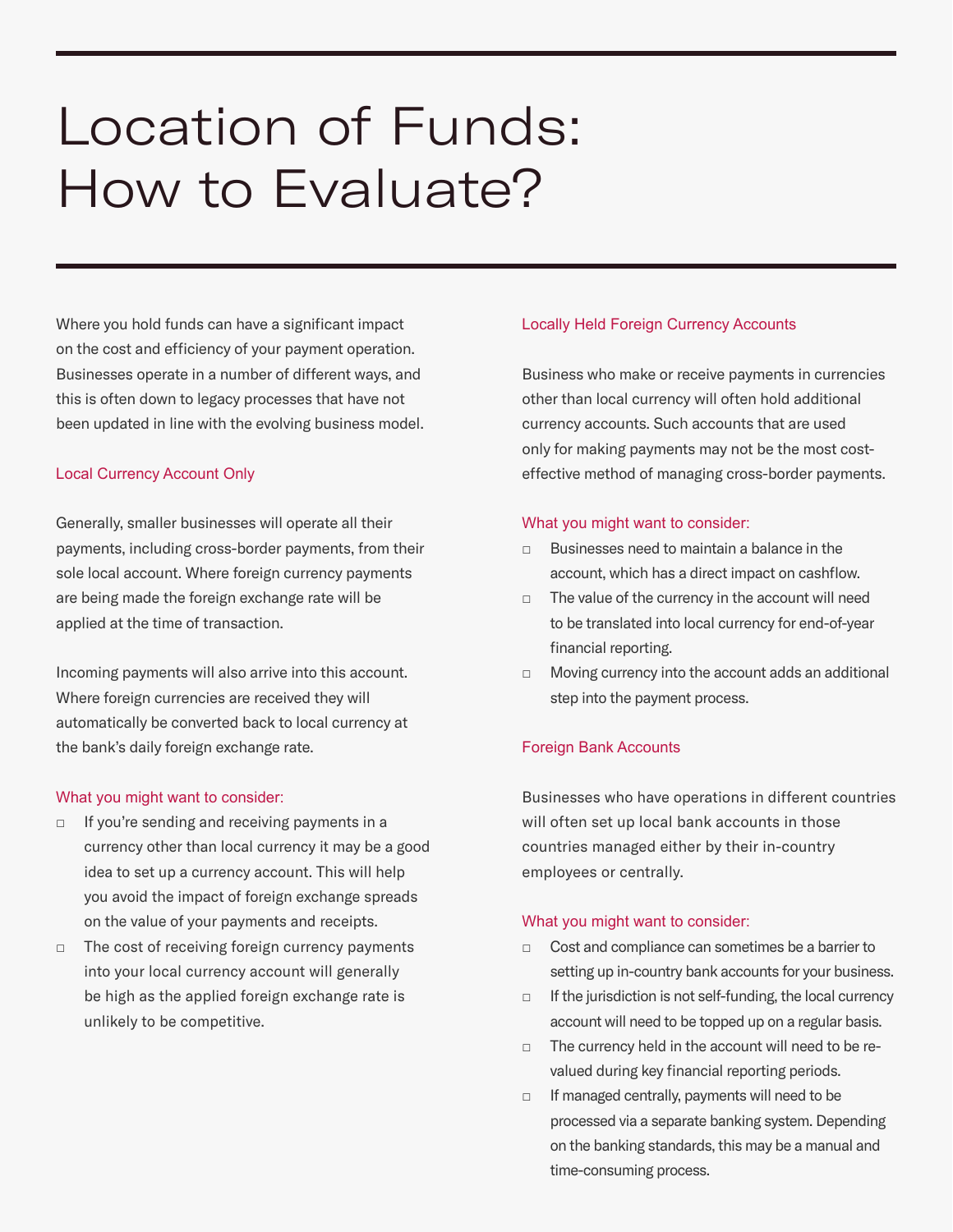#### Tips for Improving Efficiency Around Location of Funds

The overall cost of setting up and maintaining foreign bank accounts to reduce payment costs may be more expensive and time-consuming than holding locally based currency accounts and making cross-border payments.

Working with a single global bank can help when setting up foreign bank accounts from an administrative perspective. Look for the ability to manage all of your in-country bank accounts on one online platform from one view.

Some alternative cross-border payment providers offer online currency balances so you won't need to set up currency accounts with a bank.

Some alternative cross-border payment providers have access to in-country payment networks, which can help reduce payment costs.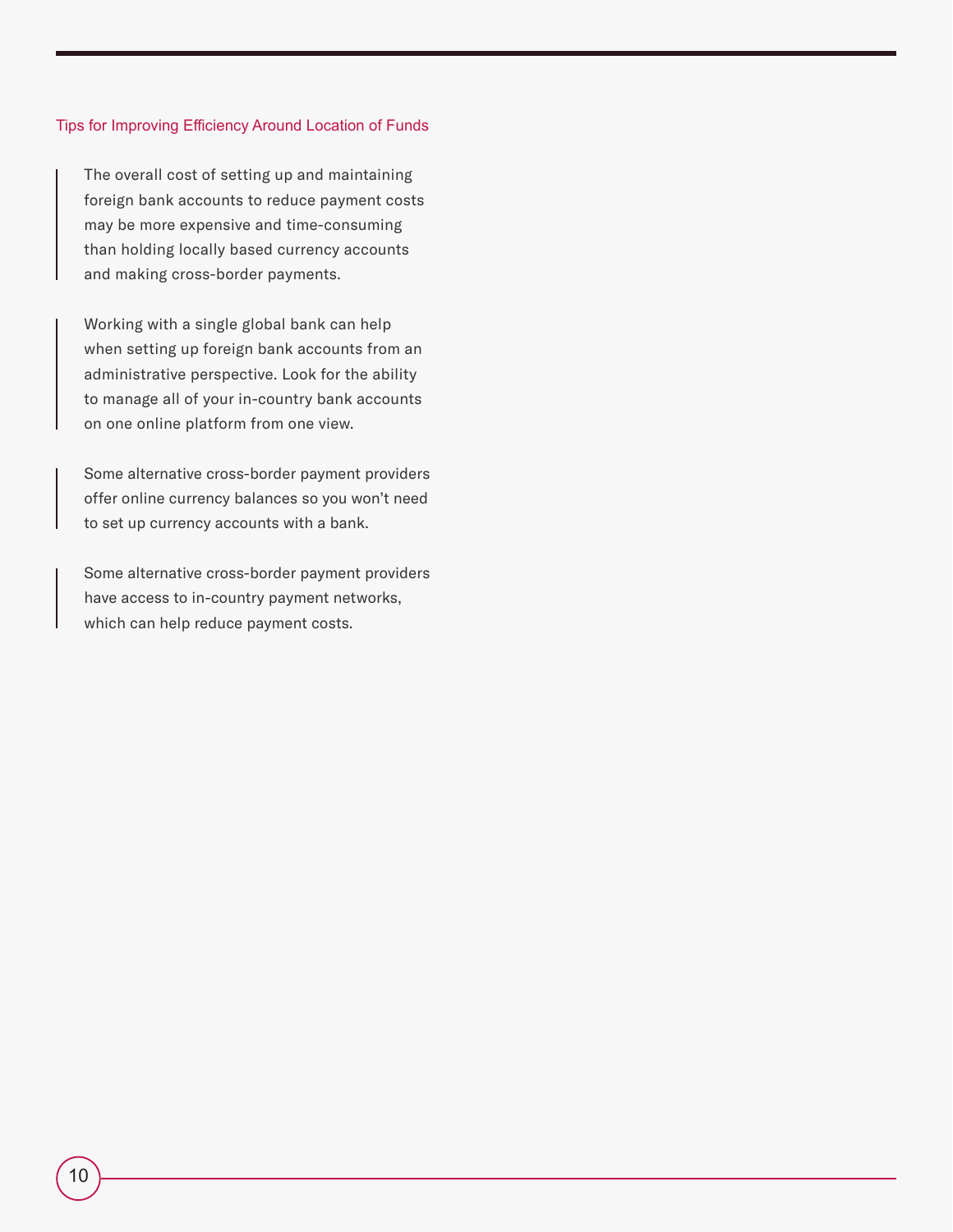# Fees and Charges: How to Evaluate?

We recommend taking a look back at the last 12 months to assess the charges being levied by your bank or payments provider.

#### Here's a Breakdown of Some of the Fees and Charges You are Likely to See

#### □ **Outgoing Transaction Fees**

These are the fees your bank charges you for making an international payment. Your bank or payments provider will be transparent about these and they should appear on bank statements and remittances. It can be a flat fee (per payment) or a percentage of the value of the payment and can vary depending on the destination of your payment.

#### □ **Incoming Transaction Fees**

These are the fees your payments provider charges you for receiving cross-border payments into your bank account. These should be shown on your bank statement and any remittance your provider sends you. It can be a flat fee or sometimes a percentage of the value of the payment received.

#### □ **Charges Incurred for Errors**

If you send a payment that does not reach the intended beneficiary you may be charged by your bank to return the payment. The payment may be returned minus any intermediary bank charges.

#### □ **Foreign Exchange Rate Incurred for Errors**

If your payment requires a currency conversion and does not reach the intended recipient you will incur the loss of the foreign exchange spread. For example, on a CAD to USD conversion the CAD will be converted to USD and then back to CAD when returned to you. When you resend the payment you will incur the cost of the spread again. In this example, the three foreign exchange conversions could lead to a loss of 6% or more of the transaction value.

#### □ **Investigations**

If your payment requires a currency conversion and does not reach the intended recipient you will incur the loss of the foreign exchange spread. For example, on a CAD to USD conversion the CAD will be converted to USD and then back to CAD when returned to you. When you resend the payment you will incur the cost of the spread again. In this example, the three foreign exchange conversions could lead to a loss of 6% or more of the transaction value.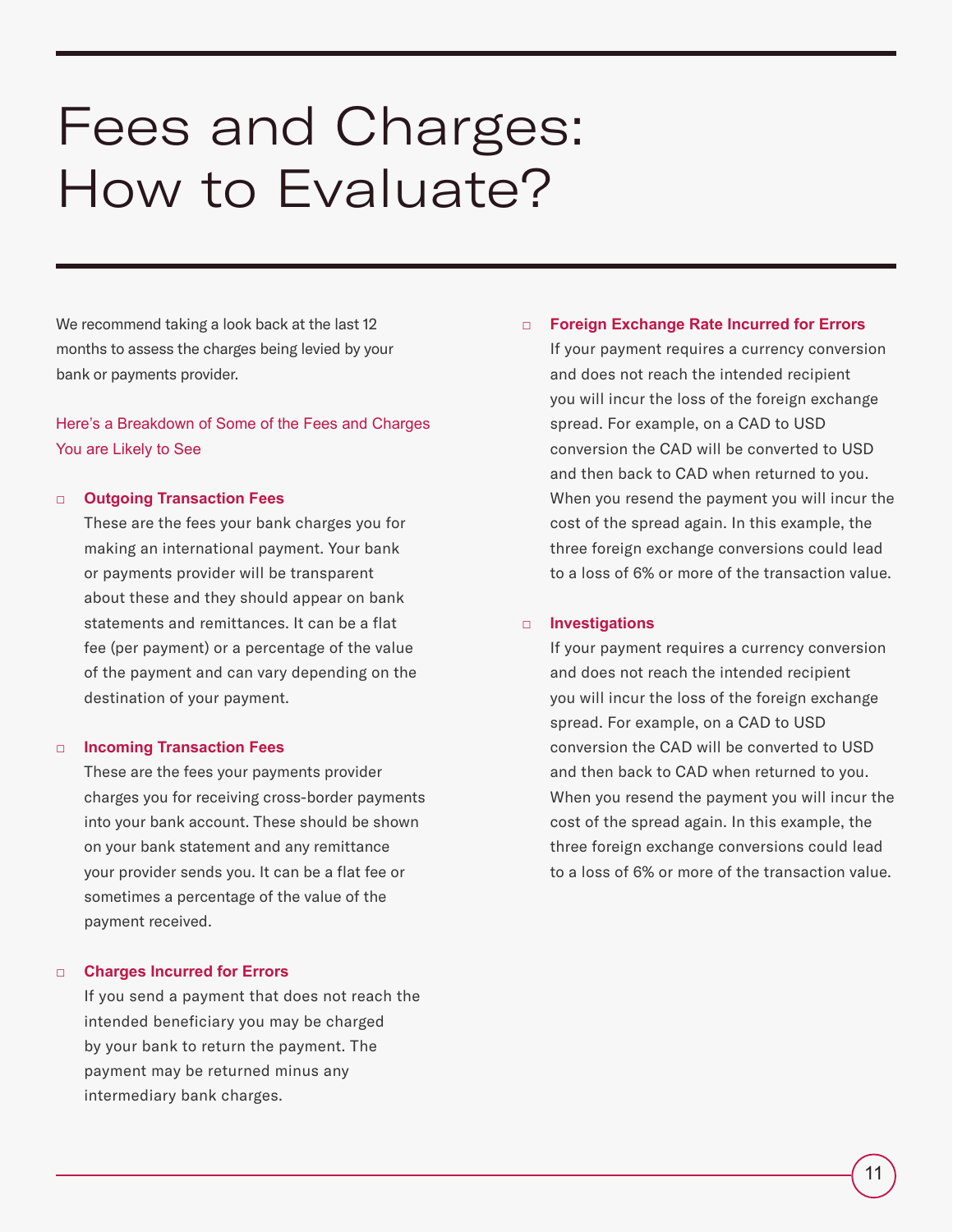Tips for Improving Efficiency Around Fees and **Charges** 

Using your bank is typically more expensive than using an alternative international payments provider.

Using a payment provider with in-country accounts can reduce charges.

Many alternative payment providers will charge a flat fee for payments irrespective of location and offer a free investigation service if there are any issues.

Make sure the full value of the payment reaches your supplier. If the beneficiary receives a smaller payment than they were expecting, it may affect the supplier relationship and mean your AP team has to deal with more queries.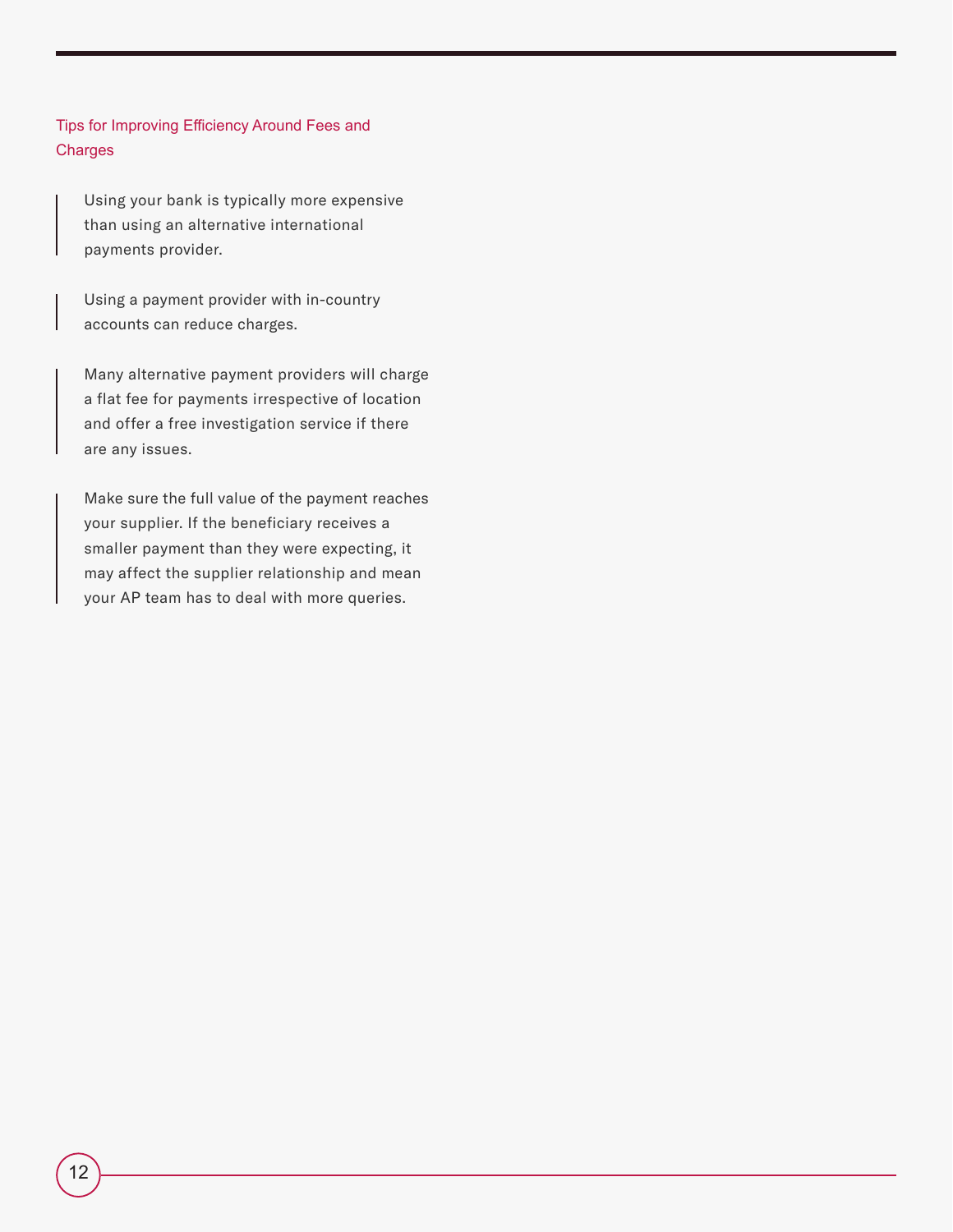# Foreign Exchange Exposure and Risk: How to Evaluate?

Foreign exchange exposure and risk is common when sending and receiving cross-border payments. Most suppliers prefer to receive payments in their local currency to avoid currency risk and the cost of converting the currency. Likewise customers based in countries not domestic to you, will prefer to send their own currency to you.

Due to global economic uncertainty there is a lot of market volatility. Unless risk is managed, you may experience material losses and damage to your profit margins. Calculating your currency exposure is fairly simple and will help your business protect itself from currency market volatility in the future.

#### Here are Some of the Scenarios to Consider

#### □ **Sending Foreign Exchange Payments:**

If you need to pay an invoice in a currency different from the originating currency, the foreign exchange rate is applied at the point you approve the payment. However, some banks will apply a daily rate which you will discover a couple of days later on your statement.

#### □ **Receiving Foreign Exchange Payments:**

If the received currency does not match the currency of the account the account provider will automatically apply the foreign exchange rate.

#### □ **Sending and Receiving Payments Using Currency Accounts:**

If you are sending and receiving payments in the same currency, currency accounts are the most

effective way of managing foreign exchange risk. However, if income and outgoings don't balance each other out, at some point in the year you will need to either

- □ Fund the currency account, or
- □ Convert excess currency back into your operating currency

Looking back at one year's worth of payments, you should be able to produce a report detailing all the currencies you send and receive and get a good idea of your currency risk.

#### How to Calculate Your Foreign Exchange Exposure

Calculate the volume of each currency you send on a monthly, quarterly and annual basis.

Calculate the volume of each currency you receive on a monthly, quarterly and annual basis.

To calculate your exposure: subtract the volume of currency you receive from the volume of currency you send during that period.

- □ Minus figure? You have a currency deficit. This indicates you will need to purchase currency to manage the deficit.
- □ Positive figure? You have a currency surplus. This indicates you will need to sell currency back to your operating currency.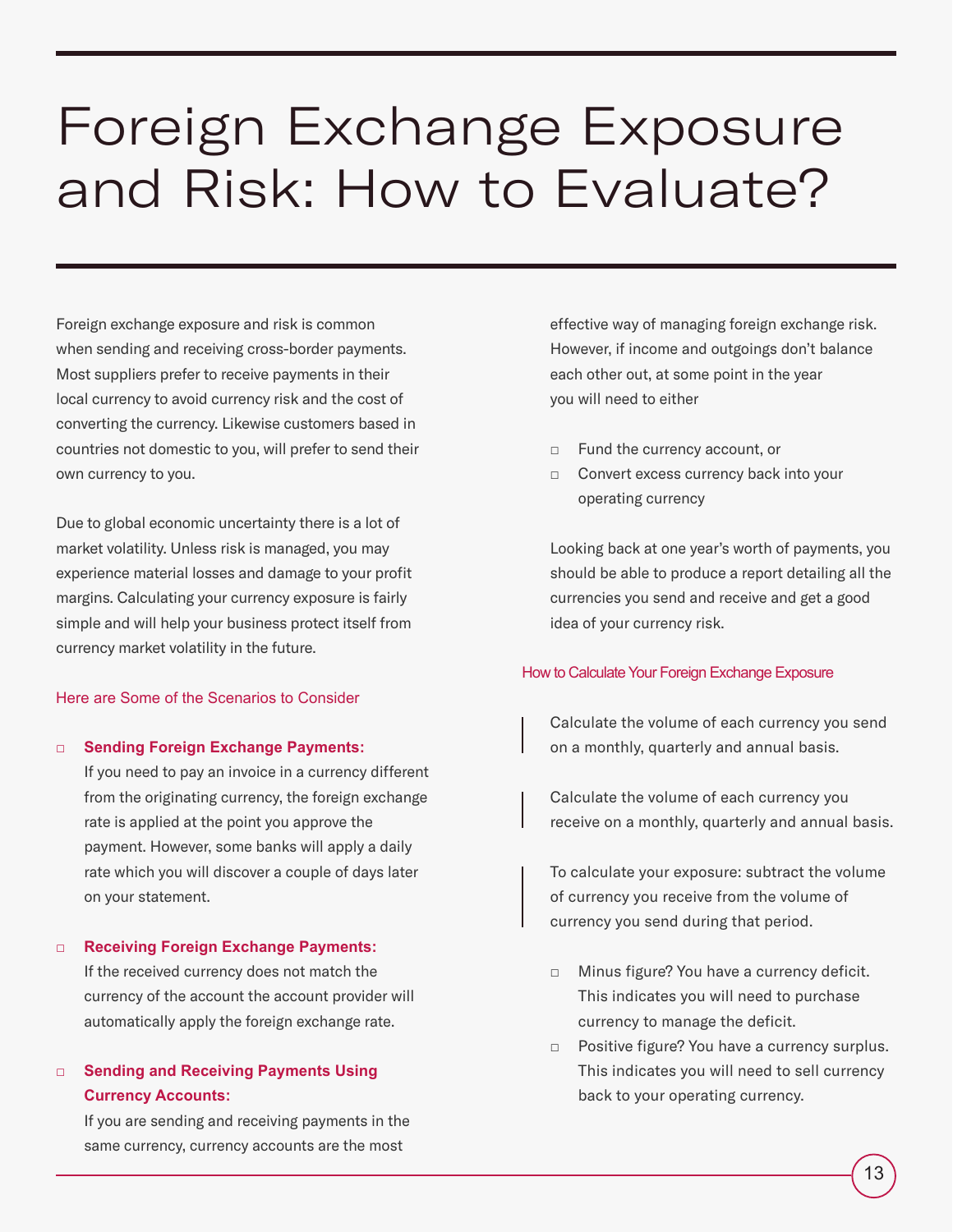Depending on the nature of your business you will gain more value from evaluating your currency exposure and risk over shorter or longer periods. If your costs and revenue are predictable you may gain more value from looking at exposure and risk over a longer-term basis, e.g. six or 12 months. If you have a very seasonal or less predictable business, assessing your risk on a monthly basis may be more appropriate.

#### Ways to Consider to Mitigating Your Foreign Exchange Exposure Risk

Once you have evaluated your foreign exchange exposure and risk you can look at ways to successfully mitigate them, such as:

#### □ **Loading Your Currency Account:**

Buying bulk sums of currency enables you to fix the rate on the currency for your payment run. This may be an option for very cash-rich businesses, but for normal businesses it can have a significant impact on cash flow.

#### □ **Hedging:**

Forward contracts and other derivative products enable you to fix the currency rate so you have certainty over the local currency value of your payments over a specific time period (irrespective of currency market movements). Typically you will only need to pay a deposit of up to 5% to fix the currency rate, diminishing the impact on cash flow of loading your currency account. You can hedge larger volumes of currency to cover your annual currency risk. Alternatively, some providers will allow you to hedge on a payment-by-payment basis giving you certainty that your payment value will match the invoice value.

#### □ **Balancing Your Currency Account (Natural Hedging):**

If you have good relationships with your customers/suppliers you could ask them to pay or invoice in a different currency so you can balance the outgoing and incoming currency in your account. This is sometimes referred to as a natural hedge.

#### Tips for Improving Efficiency Around Foreign Exchange Exposure and Risk

**The foreign exchange rate applied to payments varies from supplier to supplier.** It is worth monitoring this to make sure you are getting the most competitive rate.

**Some alternative payment providers offer you the ability to manage your foreign exchange risk and exposure within their platform.** This can be an extremely efficient way of making sure you have covered your risk and will also assist with forecasting.

**Holding currency accounts with a bank can be expensive.** Alternative payment providers offer currency balances within their platform that remove the time and cost of setting up and managing currency accounts with your bank.

#### References:

PayStream Invoice and Workflow Automation Benchmark Report: [http://downloads.tradeshift.com/Final%20IWA%20](http://downloads.tradeshift.com/Final%20IWA%20Benchmarking%202013%208.30.13%20(1).pdf ) [Benchmarking%202013%208.30.13%20\(1\).pdf](http://downloads.tradeshift.com/Final%20IWA%20Benchmarking%202013%208.30.13%20(1).pdf )

Overcoming the Top Pitfalls of Manual Invoice Processing: <http://www.aiim.org/pdfdocuments/pitfalls.pdf>